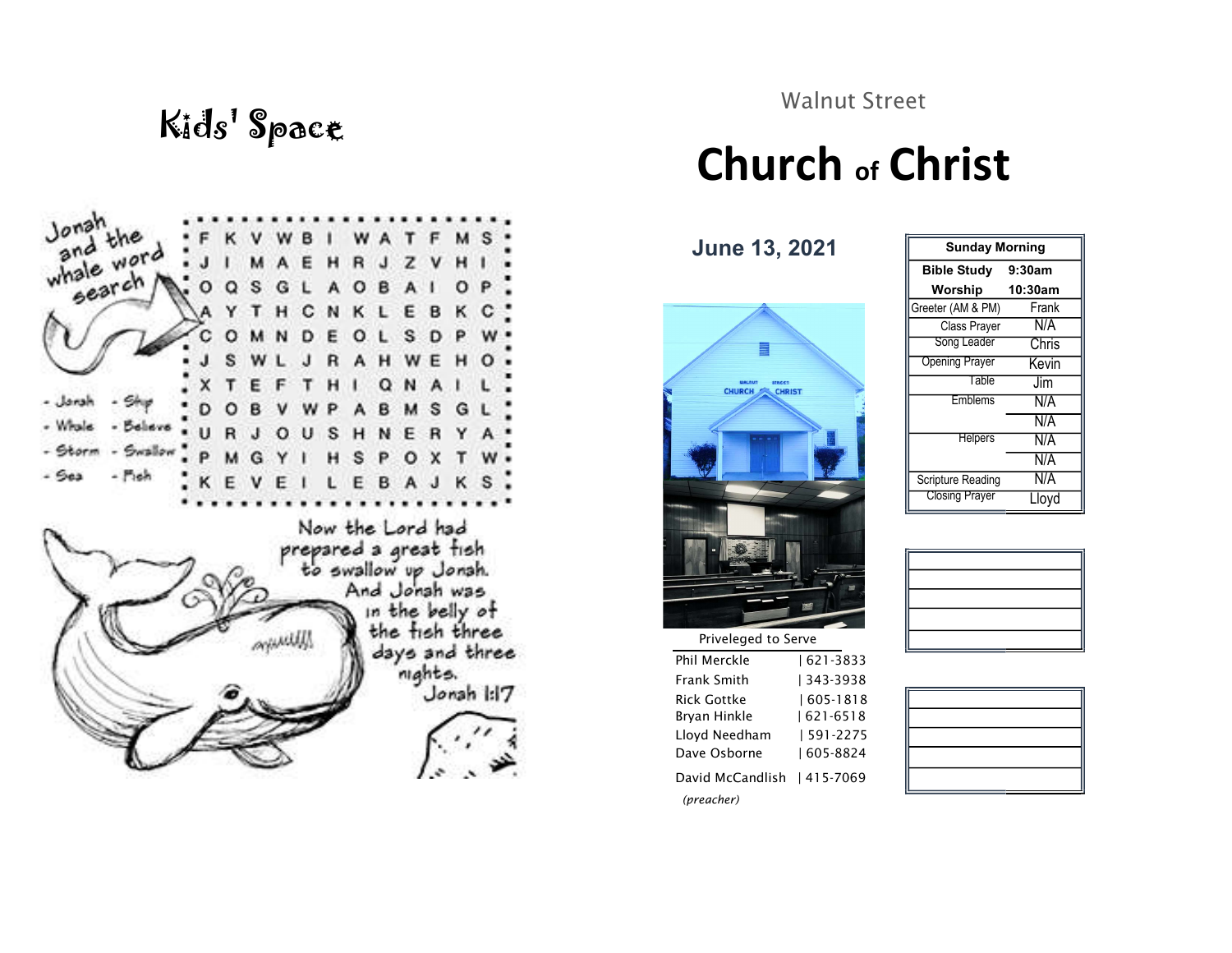|                                            | Prayer Requests                                                | Birthdays                          |
|--------------------------------------------|----------------------------------------------------------------|------------------------------------|
| Family of Betty Jones                      | Betty passed away June 9                                       | <b>Dovel Bush</b>                  |
| <b>Kyle Rutter</b>                         | Had pain after surgery                                         | <b>Chris Welch</b>                 |
| Karlie Utsy                                | Serious health issues                                          | Zach Osborne                       |
| Charlotte Bigham                           | Out of the hospital                                            | Emeri Osborne                      |
| Norma Irvin                                | Sue's sister - doing better                                    | <b>Chris &amp; Jennifer Thomps</b> |
| <b>Ricky Kimes</b>                         | Tests June 7th                                                 | Chad & Megan Cochran               |
| Dave Hawk                                  | Having tests ran                                               |                                    |
| Jim Glass                                  | Having tests ran                                               | Annou                              |
| <b>Ron Merckle</b>                         | Phil's brother                                                 |                                    |
| George Colvin                              | Tina's Brother in hospital                                     | Church Website - use yo            |
| Jerry Tucker                               | Continue to recover from                                       | camera to scan this code           |
|                                            | being sick                                                     |                                    |
|                                            | Trishi & Robert Grissett and family. Especially Aidan Perkins. |                                    |
| Anthony Perkins, traveling to Myrtle Beach |                                                                |                                    |
|                                            |                                                                | <b>Bible Class</b>                 |
|                                            |                                                                | Sunday, Ju                         |
|                                            |                                                                | Googl                              |
|                                            |                                                                | Video call link: https:            |
|                                            |                                                                | Or dial: (US) +1 74                |
|                                            |                                                                |                                    |
|                                            |                                                                | Meeting Lin                        |
|                                            |                                                                |                                    |
|                                            |                                                                |                                    |
|                                            |                                                                |                                    |
|                                            |                                                                |                                    |
|                                            |                                                                |                                    |
|                                            |                                                                |                                    |

## Birthdays & Anniversaries

| June 12 |
|---------|
| June 14 |
| June 15 |
| June 16 |
| June 16 |
| June 17 |
|         |

## Announcements<br>urch Website - use your

camera to scan this code Church Website - use your



 $\bullet$ 

f

 Bible Class Teacher Virtual Meeting Sunday, June 13 · 6:30 – 7:30pm Google Meet joining info Video call link: https://meet.google.com/ifc-nqgn-vmz Or dial: (US) +1 747-227-4025 PIN: 789 276 697# Meeting Limk